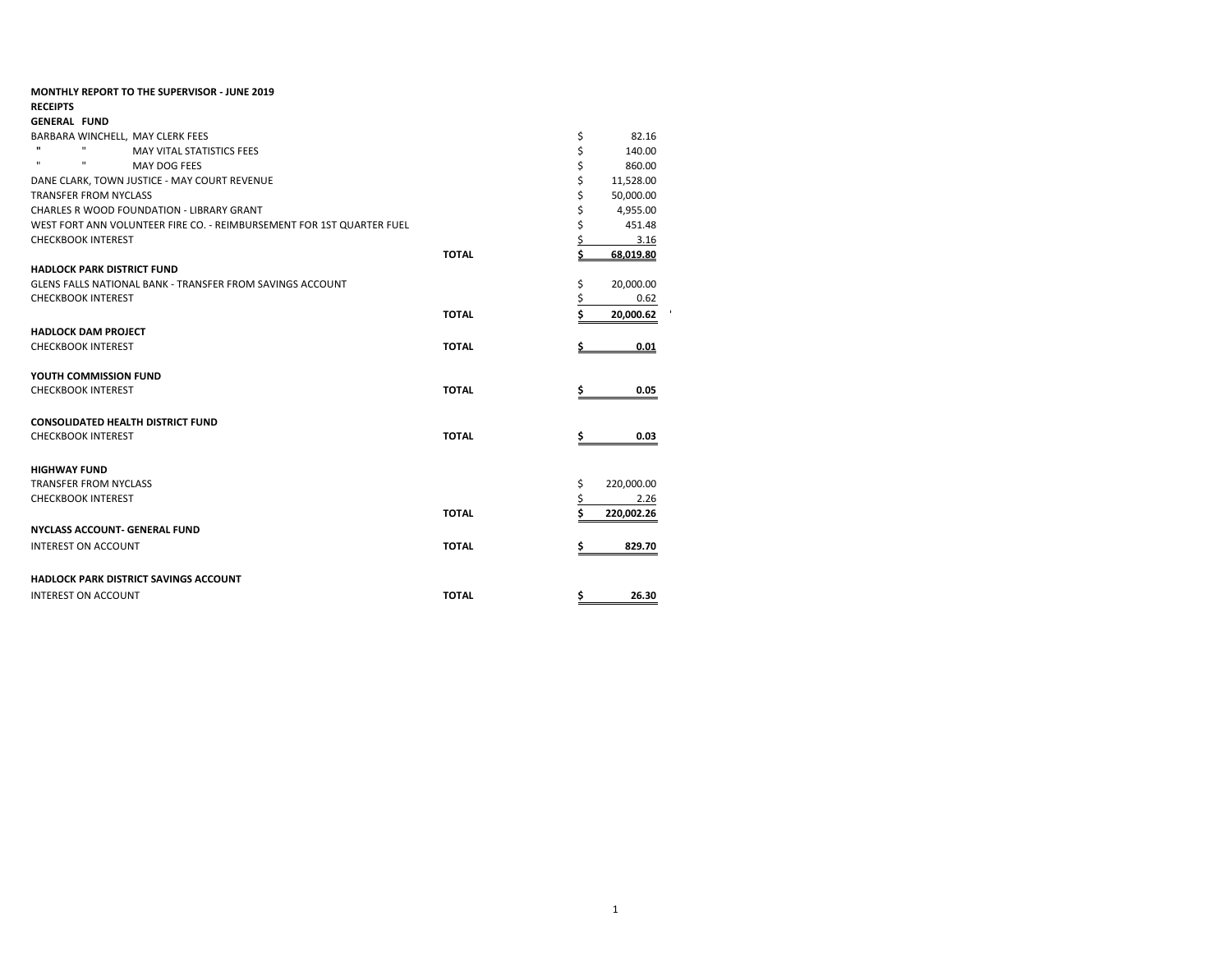| NYCLASS ACCOUNT - HIGHWAY FUND               |                |                 |                              |                                 |           |            |
|----------------------------------------------|----------------|-----------------|------------------------------|---------------------------------|-----------|------------|
| <b>INTEREST ON ACCOUNT</b>                   |                |                 | <b>TOTAL</b>                 | 1,428.80<br>\$                  |           |            |
| <b>LOSAP SAVINGS ACCOUNT</b>                 |                |                 |                              |                                 |           |            |
| <b>INTEREST ON ACCOUNT</b>                   |                |                 | <b>TOTAL</b>                 | \$<br>0.76                      |           |            |
| MEDICAL REIMBURSEMENT ACCOUNT                |                |                 |                              |                                 |           |            |
| <b>CHECKBOOK INTEREST</b>                    |                |                 | <b>TOTAL</b>                 | 0.23                            |           |            |
| <b>TRUST &amp; AGENCY FUND</b>               | <b>HIGHWAY</b> |                 | <b>GENERAL</b>               | <b>HADLOCK PARK DISTRICT</b>    |           |            |
| NYS RETIREMENT                               | \$<br>946.86   |                 | \$<br>486.36                 | \$                              |           |            |
| HEALTH & DENTAL INSURANCE                    | \$10,618.75    |                 | \$<br>1,217.17               | \$                              |           |            |
| <b>STATE TAX</b>                             | Ś.<br>1,243.40 |                 | \$<br>1,337.57               | Ś<br>9.82                       |           |            |
| <b>FEDERAL TAX</b>                           | \$<br>2,855.00 |                 | \$<br>3,199.00               | \$<br>39.00                     |           |            |
| <b>FICA</b>                                  | \$<br>4,581.80 |                 | \$<br>3,334.08               | \$<br>424.62                    |           |            |
| DEFFERED COMPENSATION                        | \$<br>193.83   |                 | \$                           | \$                              |           |            |
| <b>CHILD SUPPORT</b>                         | \$<br>1,200.00 |                 | \$                           | Ś                               |           |            |
| PAID FAMILY LEAVE                            | 45.30<br>Ś     |                 | \$<br>6.98                   | \$                              |           |            |
| <b>CREDIT UNION</b>                          | \$<br>1,528.80 |                 | ς<br>742.00                  | Ś                               |           |            |
| AFLAC                                        | 673.32         |                 | 156.36                       | Ś                               |           |            |
| <b>TOTALS</b>                                | \$23,887.06    |                 | \$<br>10,479.52              | \$<br>473.44                    |           |            |
|                                              |                | <b>INTEREST</b> | \$<br>0.24                   | <b>TOTAL</b><br>34,840.26<br>\$ |           |            |
| <b>DISBURSEMENTS</b>                         |                |                 |                              |                                 |           |            |
| <b>GENERAL FUND</b>                          |                |                 |                              | <b>HIGHWAY FUND-O/V</b>         |           |            |
| FORT ANN RESCUE SQUAD - 2ND CONTRACT PAYMENT |                |                 | \$<br>34,650.50              | ABSTRACT                        | \$        | 13,990.06  |
| PAYROLL                                      |                |                 | Ś<br>22,068.37               | HEALTH INSURANCE                | Ś         | 10,197.63  |
| <b>TOWN SHARE FICA</b>                       |                |                 | \$<br>1,667.04               | PAYROLL                         |           | 30,993.98  |
| <b>TOWN BOARD EXPENSE</b>                    |                |                 | Ś<br>316.89                  | <b>TOWN SHARE FICA</b>          |           | 2,290.90   |
| <b>ASSESSOR EXPENSE</b>                      |                |                 | \$<br>9,747.84               |                                 | S         | 57,472.57  |
| <b>CENTRAL COMMUNICATIONS</b>                |                |                 | \$<br>457.05                 | <b>HIGHWAY FUND - T/W</b>       |           |            |
| <b>ATTORNEY EXPENSE</b>                      |                |                 | \$<br>2,752.50               | ABSTRACT                        | \$        | 43,533.47  |
| <b>CEMETERY EXPENSE</b>                      |                | \$<br>699.90    | <b>BAN PRINCIPAL PAYMENT</b> | Ś                               | 73,354.32 |            |
| PLANNING BOARD EXPENSE                       |                |                 | \$<br>643.50                 | <b>BAN INTEREST PAYMENT</b>     | S         | 11,086.27  |
| <b>JUSTICE COURT EXPENSE</b>                 |                |                 | \$<br>39.98                  |                                 |           | 127,974.06 |
| <b>SUPERVISORS EXPENSE</b>                   |                |                 | \$<br>1,084.99               | <b>TOTAL HIGHWAY</b>            |           | 185,446.63 |
| YOUTH PROGRAM                                |                |                 | \$<br>650.00                 |                                 |           |            |
| REGISTRAR EXPENSE                            |                |                 | \$<br>30.00                  | <b>TRUST &amp; AGENCY FUND</b>  |           |            |
| <b>ENGINEER</b>                              |                |                 | \$<br>2,332.45               | <b>FICA</b>                     | \$        | 8,340.50   |
| SAFETY INSPECTION EXPENSE                    |                |                 | \$<br>93.32                  | <b>STATE TAX</b>                | Ś         | 2,590.16   |
| <b>FIRE COMPANY - FUEL</b>                   |                |                 | \$<br>212.43                 | <b>FEDERAL TAX</b>              | Ś         | 6,093.00   |
| DOG CONTROL EXPENSE                          |                |                 | \$<br>349.45                 | <b>HEALTH INSURANCE</b>         | Ś         | 11,835.92  |
| <b>STREET LIGHTS</b>                         |                |                 | \$<br>124.71                 | <b>CREDIT UNION</b>             | Ś         | 2,270.80   |
| <b>HIGHWAY SUPT. EXPENSE</b>                 |                |                 | \$<br>316.00                 | <b>CHILD SUPPORT</b>            | Ś         | 1,200.00   |
| TOWN CLERKS EXPENSE                          |                |                 | 415.95                       | AFLAC                           | Ś         | 829.68     |
| <b>HEALTH INSURANCE</b>                      |                |                 | 1,096.85                     | RETIREMENT                      | Ś         | 1,433.22   |
| <b>BUILDINGS EXPENSE</b>                     |                | 2,836.56        | DEFFERRED COMP.              | \$                              | 193.83    |            |
|                                              |                | <b>TOTAL</b>    | 82.586.28<br>Ś               | <b>TOTAL</b>                    | \$        | 34,787.11  |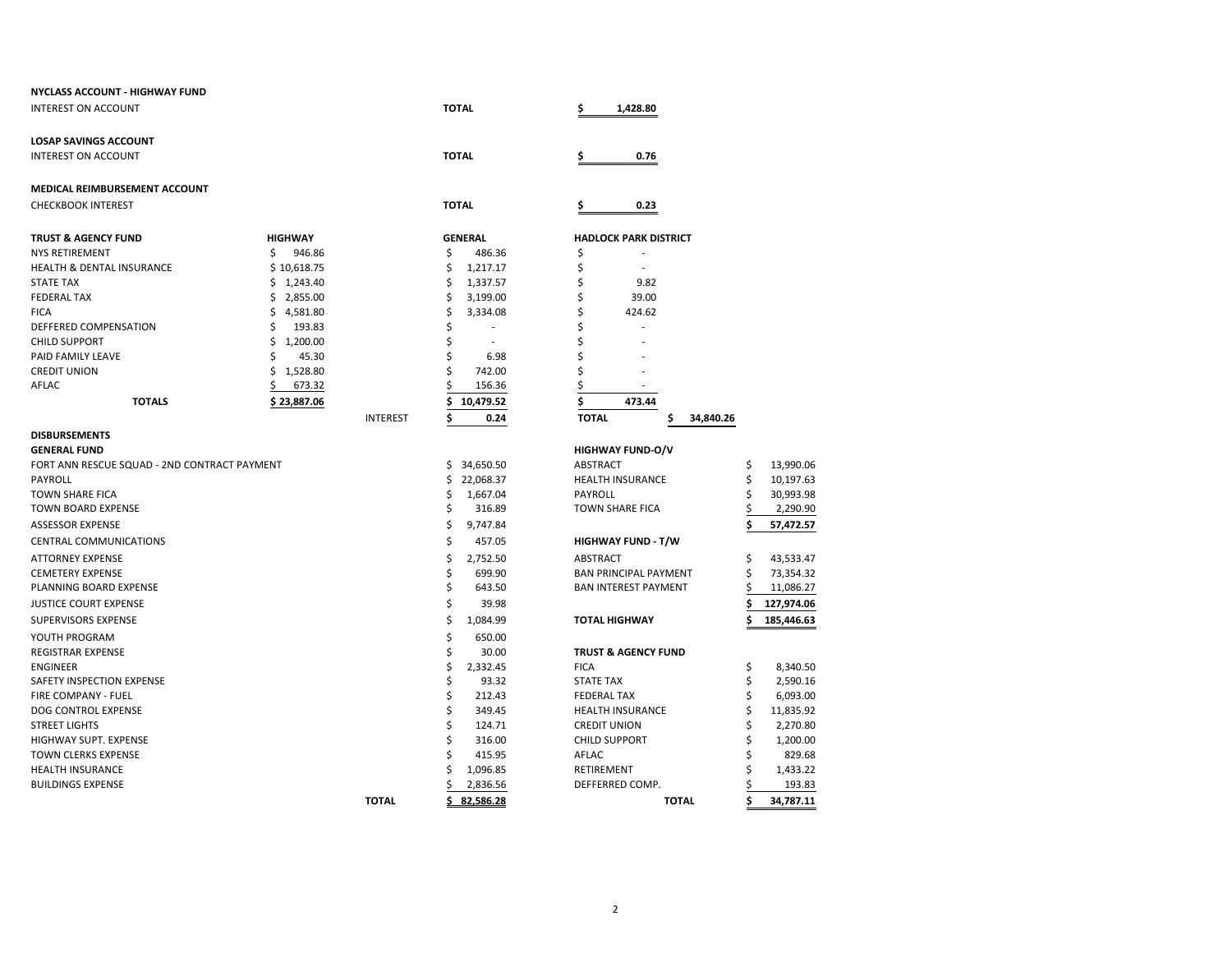| <b>HADLOCK PARK DISTRICT</b>                 |              |                |
|----------------------------------------------|--------------|----------------|
| PAYROLL                                      |              | \$<br>2,775.28 |
| TOWN SHARE OF FICA                           |              | \$<br>212.31   |
| ABSTRACT                                     |              | \$<br>2,130.29 |
|                                              | <b>TOTAL</b> | \$<br>5,117.88 |
| <b>HADLOCK DAM PROJECT</b>                   | <b>TOTAL</b> | \$             |
| YOUTH COMMISSION FUND                        | <b>TOTAL</b> | \$             |
| <b>CONSOLIDATED HEALTH</b>                   |              |                |
| PAYROLL                                      |              | \$<br>600.00   |
| <b>TOWN SHARE FICA</b>                       |              | \$<br>45.90    |
|                                              | <b>TOTAL</b> | \$<br>645.90   |
| <b>NYCLASS ACCOUNT - GENERAL FUND</b>        |              |                |
| TRANSFER TO GENERAL CHECKING ACCOUNT         | <b>TOTAL</b> | \$50,000.00    |
| <b>HADLOCK PARK DISTRICT SAVINGS ACCOUNT</b> |              |                |
| TRANSFER TO HADLOCK CHECKING ACCOUNT         | <b>TOTAL</b> | S<br>20,000.00 |
| <b>NYCLASS ACCOUNT - HIGHWAY FUND</b>        |              |                |
| TRANSFER TO HIGHWAY CHECKING ACCOUNT         | <b>TOTAL</b> | \$220,000.00   |
| <b>LOSAP SAVINGS ACCOUNT</b>                 | <b>TOTAL</b> | \$             |
| <b>MEDICAL REIMBURSEMENT ACCOUNT</b>         |              |                |
| AC TRANSFER TO CDPHP SETTLEMENTS             | <b>TOTAL</b> | Ś<br>236.30    |